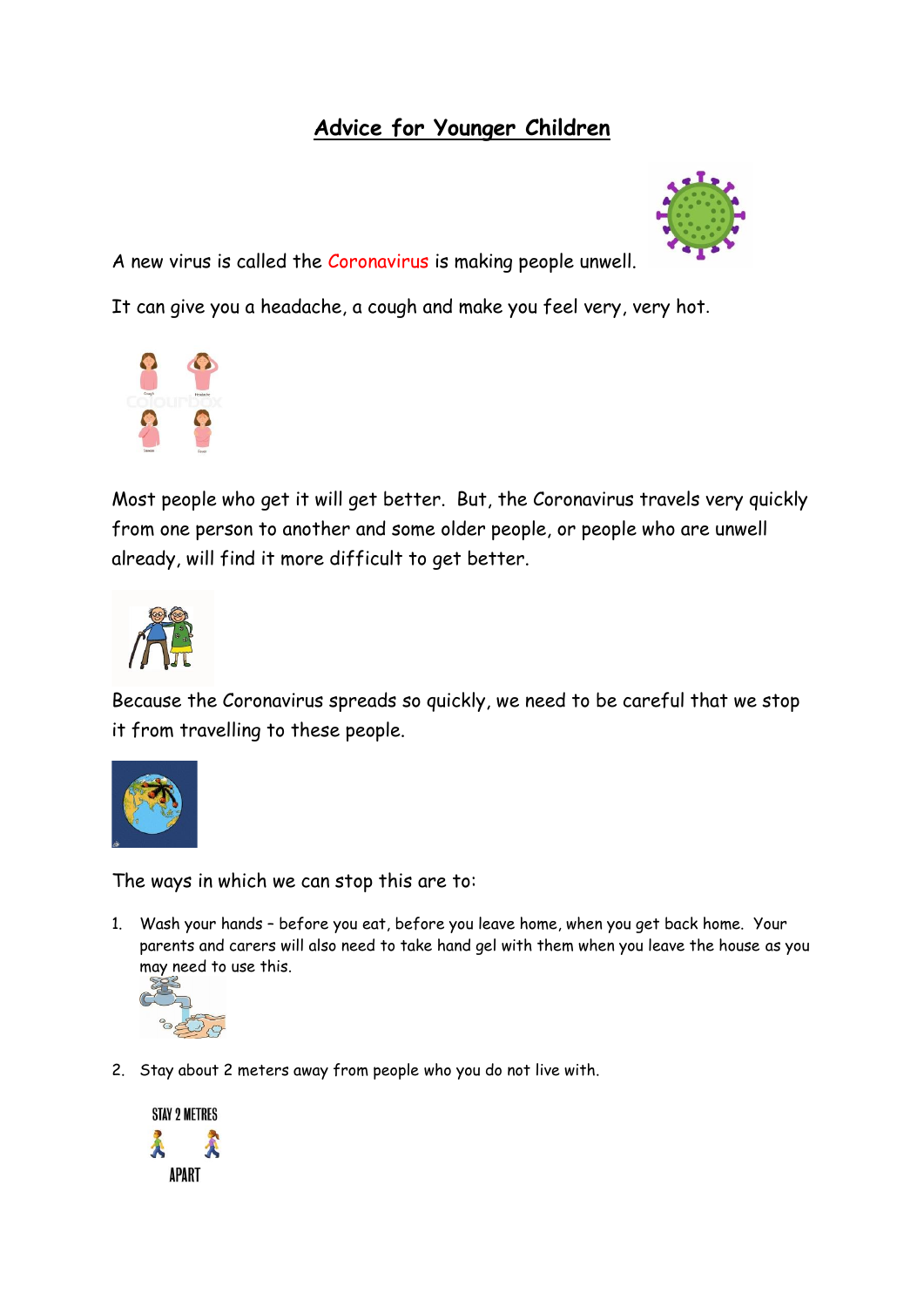3. If you sneeze, sneeze into your elbow, not your hand..



4. If you feel unwell stay at home with your family who will look after you and make you better.



There is lots of information about the Coronavirus on the television and on the internet and lots of adults are talking about it.



The Government have decided that we need to stay away from each other for a while so that we can stop the Coronavirus from travelling around so quickly and so most children have stopped going to school and some adults have stopped going to work.



When we go out we need to stay away from other people as much as we can.

You will need to stay at home as much as possible and won't get so visit your friends and other family for a while, but you can still speak to them on the phone or online.

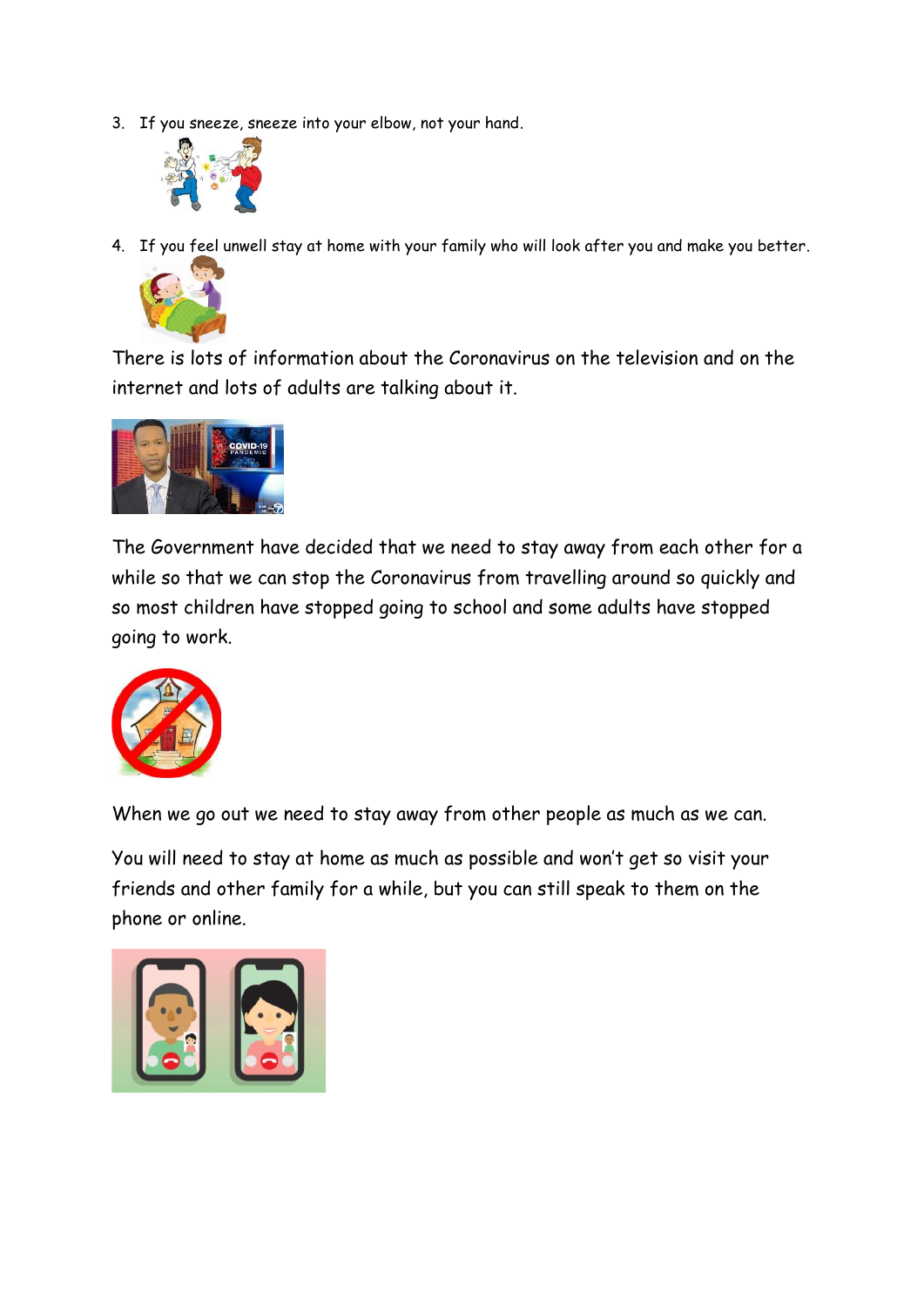

# **There are 3 important things to do…..**

- **1.** Talk to your family if you are worried! We all get worried sometimes, and it's good to tell people how you are feeling.
- **2.** Stay in a routine! Go to bed at the same time you usually would and get up when you usually would. Eat your breakfast and lunch at the same time you would normally eat them if you were going to school.

**3.** Keep yourself busy! You will probably have school work to do, but you will also have a lot of time free.

#### **Here are some ideas on what to do with your free time……**



Play in the garden (if you have one) e.g. play catch, football